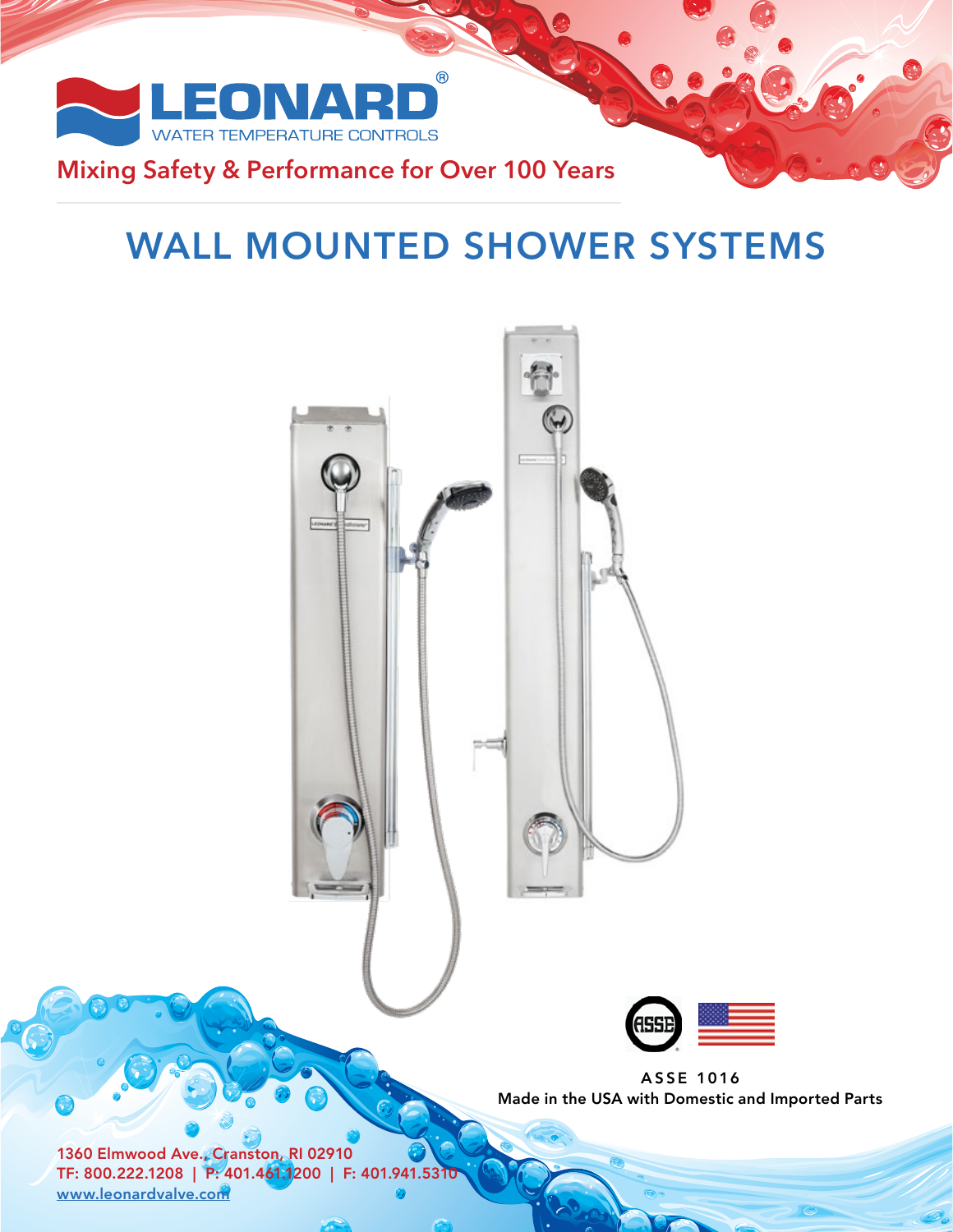# **WALL MOUNTED SHOWER SYSTEMS**

# **Wall mounted shower systems for health care, educational, penal, industrial, recreational and other commercial/ institutional applications**

- **Thermostatic or pressure balance or** single temperature models
- Single or multiple user models
- ADA compliant models
- **Durable stainless steel cover to** conceal exposed piping
- **Nandal-resistant, factory-preassembled**
- Variety of shower head, hand held shower options
- Multiple shower heads with variable flow rates of 1.5, 2.0, 2.5 GPM
- Hand showers are standard with ADA non-positive shut-off push button
- **Multiple flow rate shower heads** and hand showers available



# **Single User Surfashower® Systems**

#### Pressure Balanced Models

### SS-PAM-200/3ISA

Surfashower® with pressure balancing valve, stainless steel balancing piston

#### Thermostatic Models

#### SS-7600-100/3ISA

Surfashower® with copper encapsulated thermostatic valve, compensates for both pressure and temperature changes

H-06 fixed spray institutional shower head, 2.5 GPM (9.5 l/min) stainless steel cover, 18 gauge, #4 finish, sloping top cap, bottom cap, vandal resistant screws, factoryassembled



SS-PAM-200/3ISA-ADJ SS-7600-100/3ISA-ADJ H-06ADJ adjustable spray institutional shower head, 2.5 GPM (9.5 l/min)



#### SS-PAM-204 SS-7600-104 H-03 adjustable spray ball joint shower head, 2.5 GPM (9.5 l/min)



YP.

SS-PAM-202 SS-7600-102 H-01 (AC-11) ball joint shower head, 2.5 GPM (9.5 l/min) with volume control





Institutional Shower Head SS-7600-100/3ISA Ball Joint Shower Head SS-PAM-204

Integral Vertical Extension SS-PAM-204VX

SS-PAM-H06/C102S SS-7600-H06/C102S H-06/C10-2S ball joint shower head with fixed spray, 2.0 GPM (7.6 l/min)

SS-PAM-H-15 SS-7600-H-15 H-15 adjustable spray, ball joint, massage showerhead, 1.5 GPM (5.71 l/min), high impact, ABS body, chrome plated

#### Options (for all Single User Models)

Suffix RSD Recessed soap dish

Suffix COR Cover modified for corner installation

|                                        | <b>Suffix VX</b> Integral vertical extension to ceiling (specify |
|----------------------------------------|------------------------------------------------------------------|
| ceiling height and shower head height) |                                                                  |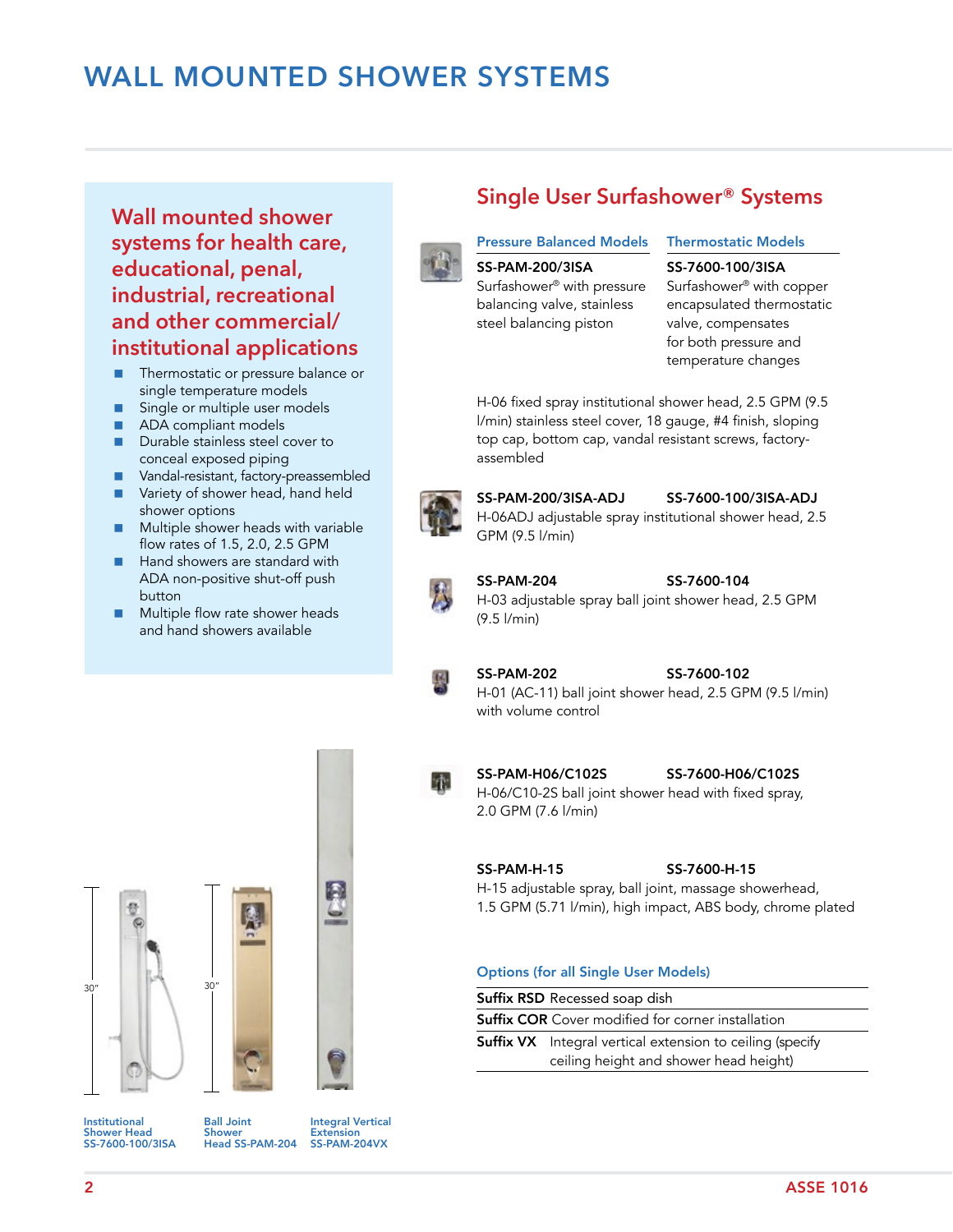# **WALL MOUNTED SHOWER SYSTEMS**

# **ADA Shower Head/Hand Shower Units**

#### Pressure Balanced Models Thermostatic Models

Surfashower<sup>®</sup> with pressure balancing Surfashower<sup>®</sup> with copper valve, stainless steel balancing piston encapsulated thermostatic valve,

SS-PAM-200/3ISA-D2L/501P(G)-44 SS-7600-100/3ISA-D2L/501P(G)-44 compensates for both pressure and temperature changes

H-06 fixed spray shower head, inline diverter valve with lever handle, hand shower with spray head, 2.5 GPM (9.5 l/min) chrome hose, glide bar, double check valve, supply elbow, stainless steel cover, 18 gauge, #4 finish, sloping top cap, bottom cap, vandal resistant screws, factory-assembled



SS-PAM-200/3ISA-D2L/501(G)-44



### **ADA Hand Shower Only Units**

### Pressure Balanced Models Thermostatic Models

with pressure balancing valve, with copper encapsulated both pressure and temperature changes

SS-PAM-501P(G) Surfashower® SS-7600-501P(G) Surfashower® stainless steel balancing piston thermostatic valve, compensates for

Hand shower, spray head, chrome hose, glide bar, double check valve, stainless steel cover, 18 gauge, #4 finish, sloping top cap, bottom cap, vandal resistant screws, factory-assembled



#### SS-5700 Barrier Free Surfashower® System

- Recess shower panel, 16 gauge stainless steel, #4 finish, with recessed soap dish
- Pressure balanced shower valve, lever handle
- Diverter valve with lever handle
- **Fixed spray institutional shower head**
- Hand held shower, stainless steel hose, wall hook, double check valve)



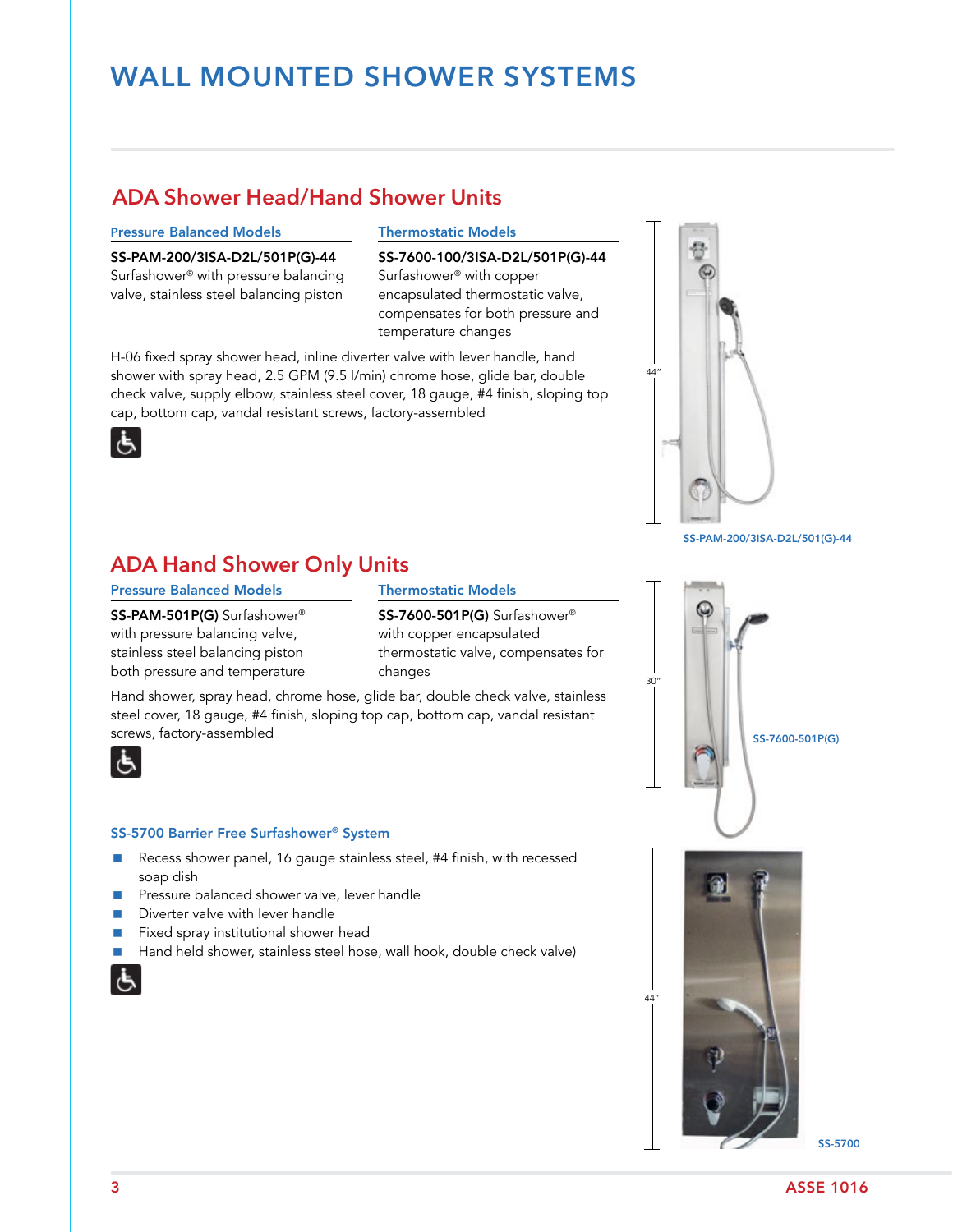# **WALL MOUNTED SHOWER SYSTEMS**



SS-7600-100/3ISA-3P

### **Multiple User Surfashower® Systems**

| <b>Three Person Models</b>                                                                                        |                                                                                                                                                          |  |  |
|-------------------------------------------------------------------------------------------------------------------|----------------------------------------------------------------------------------------------------------------------------------------------------------|--|--|
| <b>Pressure Balanced Models</b>                                                                                   | <b>Thermostatic Models</b>                                                                                                                               |  |  |
| SS-PAM-200/3ISA-3P Surfashower <sup>®</sup><br>with pressure balancing valve, stainless<br>steel balancing piston | SS-7600-100/3ISA-3P Surfashower <sup>®</sup><br>with copper encapsulated thermostatic<br>valve, compensates for both pressure<br>and temperature changes |  |  |
| H-06 fixed spray institutional shower heads, three station stainless steel cover, 18                              |                                                                                                                                                          |  |  |

gauge #4 finish mounting brackets, top and bottom cap, vandal resistant screws, factory-assembled

#### SS-PAM-204-3P SS-7600-104-3P

H-03 adjustable spray ball joint shower head, 2.5 GPM (9.5 l/min)

| <b>Pressure Balanced Models</b> | <b>Thermostatic Models</b>                                                         |
|---------------------------------|------------------------------------------------------------------------------------|
| SS-PAM-200/3ISA-2P              | SS-7600-100/3ISA-2P                                                                |
|                                 | Two stations with H-06 fixed spray institutional shower heads, 2.5 GPM (9.5 l/min) |
|                                 |                                                                                    |

H-03 adjustable spray ball joint shower heads, 2.5 GPM (9.5 l/min)

# **Multiple User Surfashower® Systems with ADA Station**

| <b>Three Person Models</b>      |                                                                                  |
|---------------------------------|----------------------------------------------------------------------------------|
| <b>Pressure Balanced Models</b> | <b>Thermostatic Models</b>                                                       |
| <b>SS-PAM-200/3ISA-3P-HC</b>    | SS-7600-100/3ISA-3P-HC                                                           |
|                                 | One ADA-compliant station with fixed shower spray head, diverter valve, and hand |

er spray nead, diverter valve, and shower, two standard shower stations with fixed spray shower heads.

| <b>Two Person Models</b>                |                                       |  |
|-----------------------------------------|---------------------------------------|--|
| <b>Pressure Balanced Models</b>         | <b>Thermostatic Models</b>            |  |
| <b>SS-PAM-200/3ISA-2P-HC</b>            | SS-7600-100/3ISA-2P-HC                |  |
| Surfashower® with pressure balancing    | Surfashower® with copper encapsulated |  |
| valve, stainless steel balancing piston | thermostatic valve, compensates for   |  |
|                                         | both pressure and temperature changes |  |

One ADA-compliant station to include fixed spray institutional shower head, inline diverter valve with lever handle, hand shower 2.5 GPM (9.5 l/min) with chrome hose, spray head, glide bar, double check valve, supply elbow, factory-assembled, one standard shower station with fixed institutional shower head.



SS-PAM-200/3ISA-2P-HC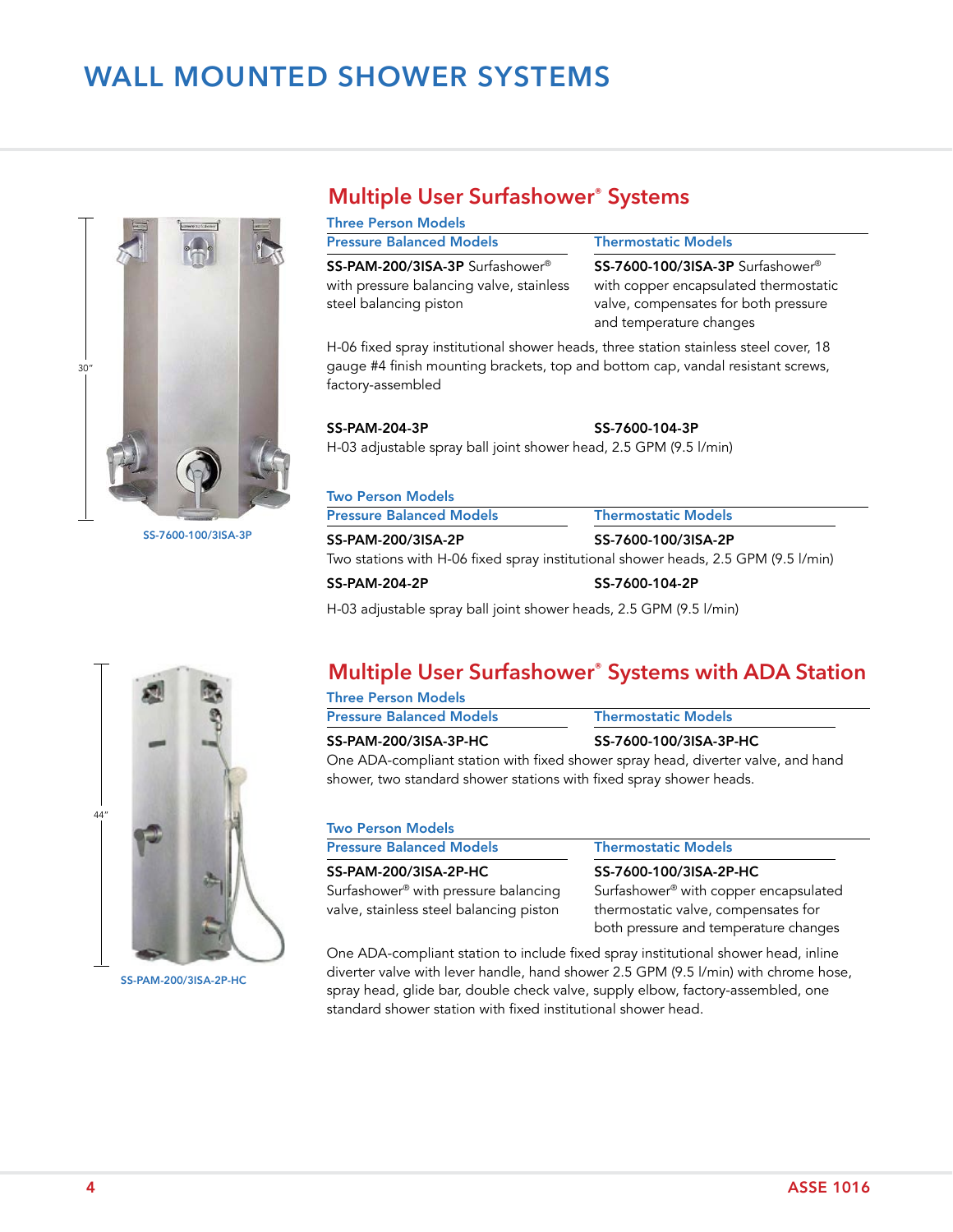# **Single User Surfashower® Systems**

#### Single Temperature Compression Shutoff Models

SS-VO-300/3ISA Surfashower®with compression shutoff H-06 fixed spray institutional shower head, stainless steel cover, 18 gauge, #4 finish, sloping top cap, bottom cap, vandal resistant screws

#### SS-VO-300/3ISA-ADJ

H-06ADJ adjustable spray institutional shower head, 2.5 GPM (9.5 l/min)

#### SS-VO-302 H-01 (AC-11) ball joint shower head, 2.5 GPM (9.5 l/min) with volume control

SS-VO-304 H-03 adjustable spray ball joint shower head, 2.5 GPM (9.5 l/min)

#### SS-VO-H06/C102S

H-06/C10-2S ball joint shower head with fixed spray, 2.0 GPM (7.6 l/min)



SS-VO-300/3ISA

ŵ

30"

# **Exposed Piping Surfashower® Systems**

| <b>Pressure Balancing Models</b>                                                                                                                                                                                                       | Thermostatic Models                                                                                                                                                                                                                              |  |
|----------------------------------------------------------------------------------------------------------------------------------------------------------------------------------------------------------------------------------------|--------------------------------------------------------------------------------------------------------------------------------------------------------------------------------------------------------------------------------------------------|--|
| SS-PAM-203-E Surfashower®                                                                                                                                                                                                              | SS-7600-103-E Surfashower <sup>®</sup>                                                                                                                                                                                                           |  |
| For exposed piping applications, supply<br>risers with union connections, outlet<br>gooseneck, H-02 adjustable spray ball<br>joint shower head, 2.5 GPM (9.5 l/min)<br>pipe supports, all chrome plated finish,<br>copper encapsulated | For exposed piping applications, supply<br>risers wit h union connections, outlet<br>goose neck, H-02 adjustable spray ball<br>joint shower ead, 2.5 GPM (9.5 l/min)<br>pipe supports, all chrome plated finish.<br>thermostatic valve assembly. |  |
| SS-PAM-201-E Surfashower <sup>®</sup>                                                                                                                                                                                                  | SS-7600-101-E Surfashower <sup>®</sup>                                                                                                                                                                                                           |  |
| H-01 (AC-11) ball joint shower head,                                                                                                                                                                                                   | H-01 (AC-11) ball joint shower head,                                                                                                                                                                                                             |  |

control

2.5 GPM (9.5 l/min) with volume 2.5 GPM (9.5 l/min) with volume control



## **Horizontal Pipe Cover Units**

#### SS-HC Sloping Top Horizontal Pipe Cover with Surfashower® Units Attached

- SS-PAM pressure balancing or SS-7600 Thermostatic Surfashower<sup>®</sup> units
- Sloping top horizontal pipe cover, 18 gauge stainless steel, #4 finish
- Back plate sections, 16 gauge, furnished in 12" lengths, one back plate per three feet of

SS-HC, with screws

 $\blacksquare$  Horizontal supply piping by others